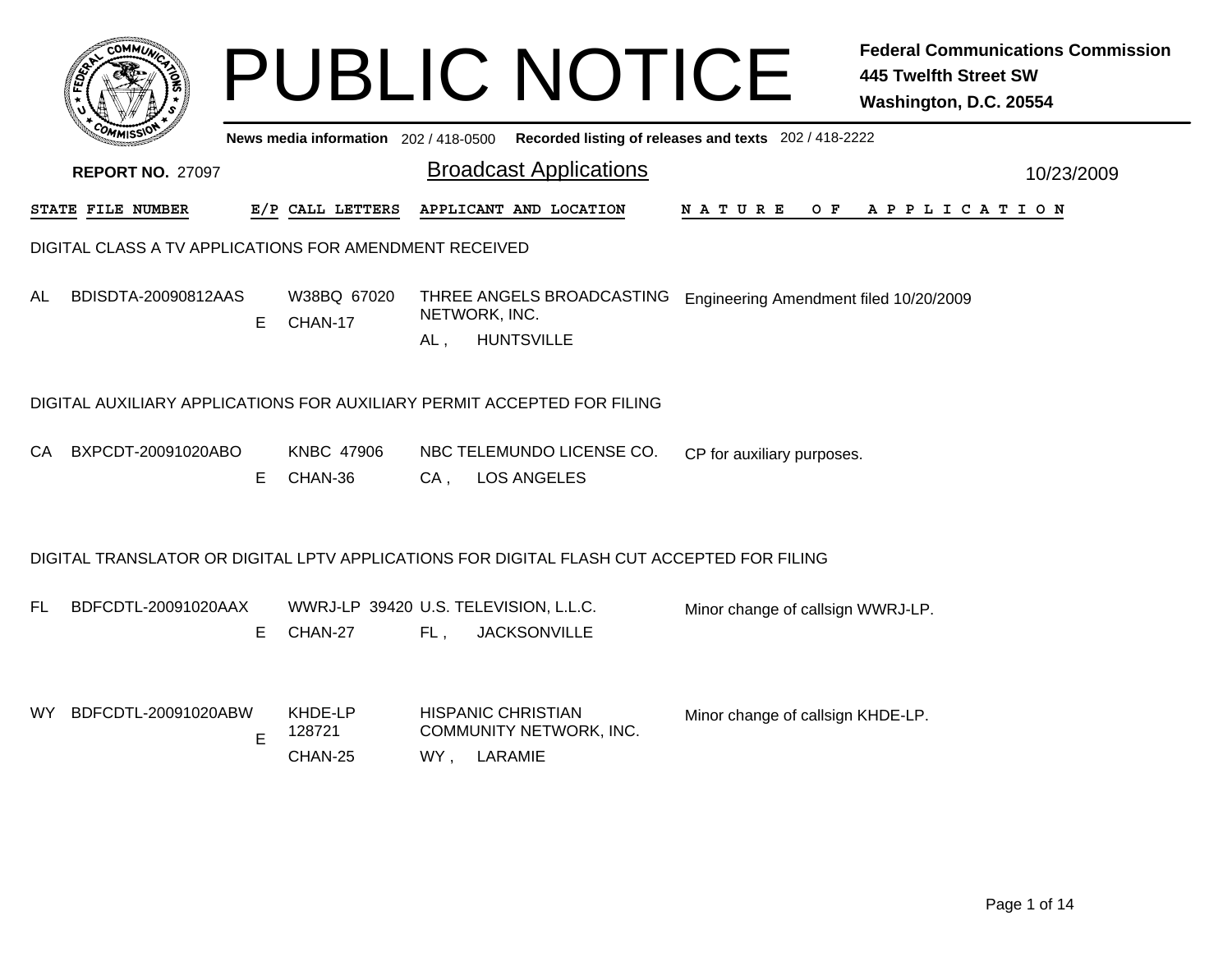|           |                         |   |                                       |                       | <b>PUBLIC NOTICE</b>                                               |                           | <b>Federal Communications Commission</b><br><b>445 Twelfth Street SW</b><br>Washington, D.C. 20554 |
|-----------|-------------------------|---|---------------------------------------|-----------------------|--------------------------------------------------------------------|---------------------------|----------------------------------------------------------------------------------------------------|
|           |                         |   | News media information 202 / 418-0500 |                       | Recorded listing of releases and texts 202 / 418-2222              |                           |                                                                                                    |
|           | <b>REPORT NO. 27097</b> |   |                                       |                       | <b>Broadcast Applications</b>                                      |                           | 10/23/2009                                                                                         |
|           | STATE FILE NUMBER       |   | E/P CALL LETTERS                      |                       | APPLICANT AND LOCATION                                             | N A T U R E               | OF APPLICATION                                                                                     |
|           |                         |   |                                       |                       | AM STATION APPLICATIONS FOR DIRECT MEASUREMENT ACCEPTED FOR FILING |                           |                                                                                                    |
| NC.       | BZ-20091009AEK          | P | <b>WBCN 87037</b><br>1660 KHZ         | NC,                   | CBS RADIO HOLDINGS INC.<br><b>CHARLOTTE</b>                        | <b>Direct Measurement</b> |                                                                                                    |
| <b>CT</b> | BZ-20091015AEK          | P | <b>WREF 66327</b><br>850 KHZ          | THE BERKSHIRE<br>CT,  | <b>BROADCASTING CORP.</b><br><b>RIDGEFIELD</b>                     | <b>Direct Measurement</b> |                                                                                                    |
| IL        | BZ-20091016AEW          | P | <b>WDWS 14961</b><br>1400 KHZ         | D.W.S., INC.<br>$L$ , | <b>CHAMPAIGN</b>                                                   | <b>Direct Measurement</b> |                                                                                                    |
| CA        | BZ-20091019AGD          | P | <b>KDIS 25076</b><br>1110 KHZ         | ASSETS, LLC<br>$CA$ , | ABC RADIO LOS ANGELES<br><b>PASADENA</b>                           | <b>Direct Measurement</b> |                                                                                                    |
| <b>TN</b> | BZ-20091019AGE          | P | <b>WLIV 70520</b><br>920 KHZ          | $TN$ ,                | SUNNY BROADCASTING, G.P.<br><b>LIVINGSTON</b>                      | <b>Direct Measurement</b> |                                                                                                    |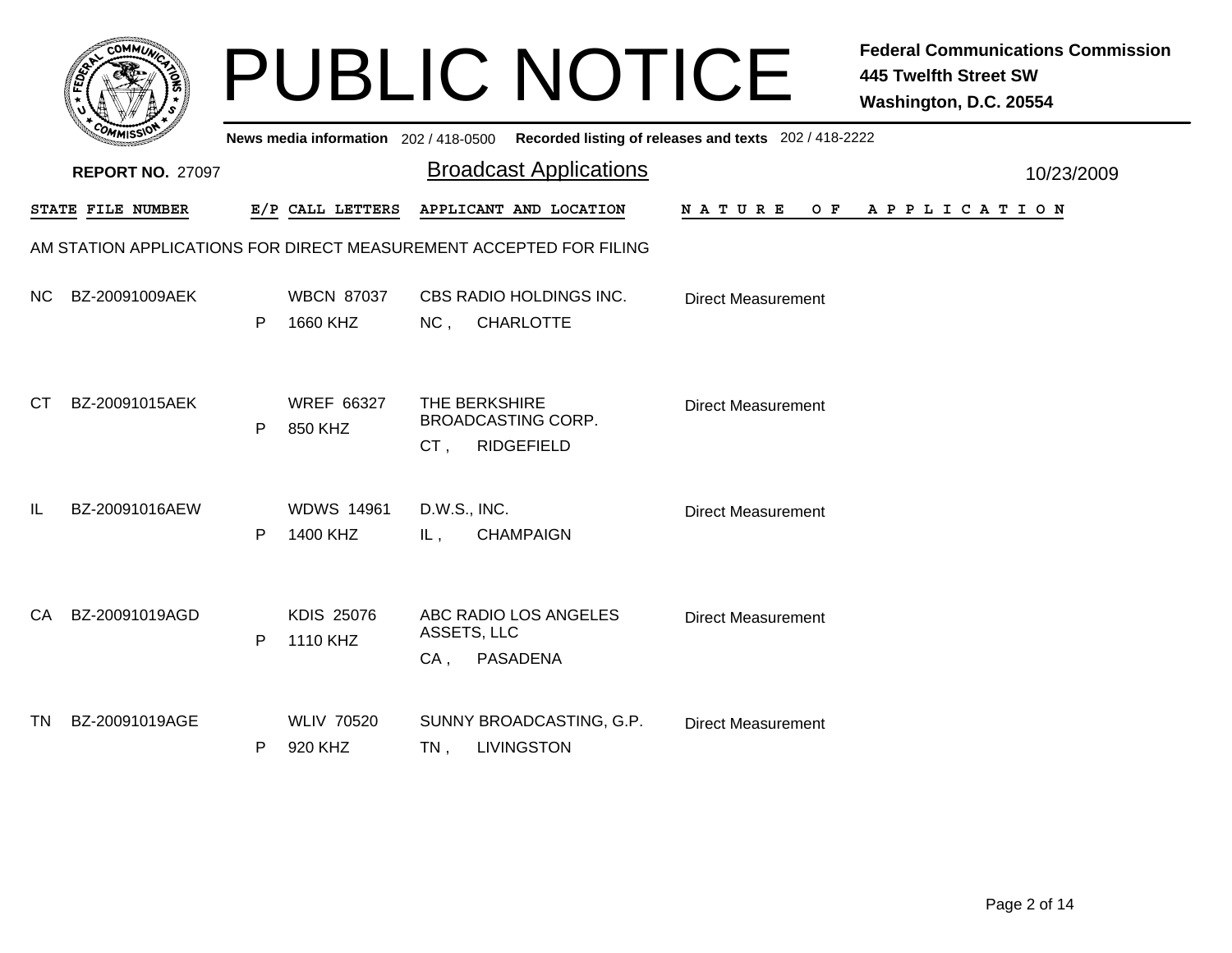|     |                                                                  |    |                                |             | <b>PUBLIC NOTICE</b>                                                                        | <b>Federal Communications Commission</b><br><b>445 Twelfth Street SW</b><br>Washington, D.C. 20554 |                                                                   |  |  |
|-----|------------------------------------------------------------------|----|--------------------------------|-------------|---------------------------------------------------------------------------------------------|----------------------------------------------------------------------------------------------------|-------------------------------------------------------------------|--|--|
|     |                                                                  |    |                                |             | News media information 202 / 418-0500 Recorded listing of releases and texts 202 / 418-2222 |                                                                                                    |                                                                   |  |  |
|     | <b>REPORT NO. 27097</b>                                          |    |                                |             | <b>Broadcast Applications</b>                                                               |                                                                                                    | 10/23/2009                                                        |  |  |
|     | <b>STATE FILE NUMBER</b>                                         |    | E/P CALL LETTERS               |             | APPLICANT AND LOCATION                                                                      | N A T U R E<br>O F                                                                                 | A P P L I C A T I O N                                             |  |  |
|     |                                                                  |    |                                |             | DIGITAL TRANSLATOR OR DIGITAL LPTV APPLICATIONS FOR LICENSE TO COVER ACCEPTED FOR FILING    |                                                                                                    |                                                                   |  |  |
|     | WY BLDTV-20091020AAT                                             | E. | K11RN 21616<br>CHAN-11         | WY,         | WYOMEDIA CORP.<br><b>DOUGLAS</b>                                                            | callsign K11RN.                                                                                    | License to cover construction permit no: BDFCDTV-20081114AAR,     |  |  |
|     | FM STATION APPLICATIONS FOR LICENSE TO COVER ACCEPTED FOR FILING |    |                                |             |                                                                                             |                                                                                                    |                                                                   |  |  |
| MN. | BLED-20091020AAS                                                 | Е  | <b>WORN 172378</b><br>88.9 MHZ | MN,         | VCY AMERICA INC.<br><b>COOK</b>                                                             | License to cover.                                                                                  |                                                                   |  |  |
| AL  | BLH-20091020ABQ                                                  | Е  | <b>WGZZ 15283</b><br>100.3 MHZ | AL,         | AUBURN NETWORK, INC.<br>WAVERLY                                                             | License to cover.                                                                                  |                                                                   |  |  |
|     | FM STATION APPLICATIONS FOR LICENSE TO COVER                     |    |                                |             |                                                                                             |                                                                                                    |                                                                   |  |  |
| SD  | BLH-20090928AFS                                                  | Е  | <b>KXLG 15262</b><br>99.1 MHZ  | LTD.<br>SD, | DAKOTA COMMUNICATIONS,<br><b>MILBANK</b>                                                    | License to cover.                                                                                  | Informal Objection Filed 10/16/2009 by Three Eagles of Joliet inc |  |  |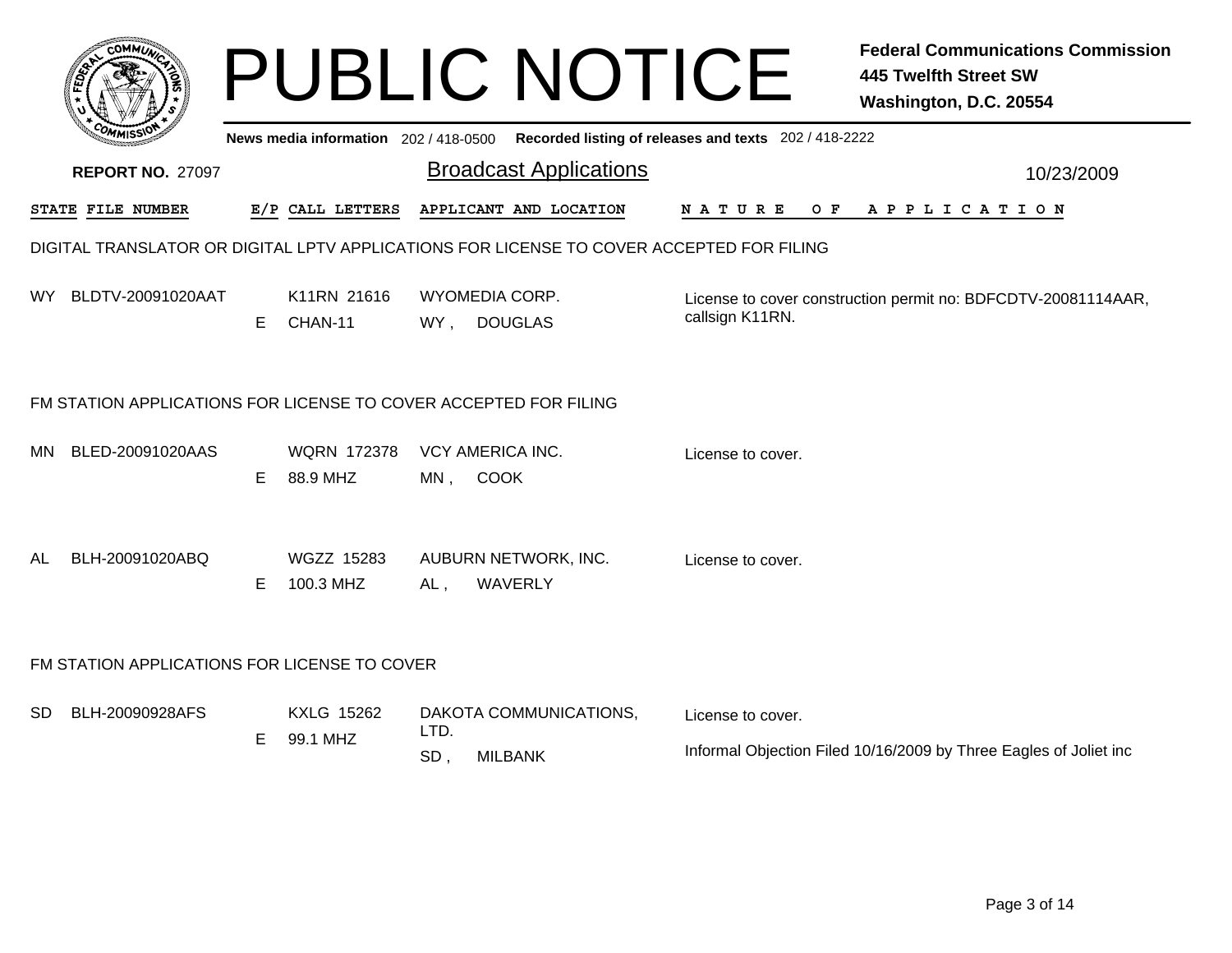|           |                          |    |                                     |             | <b>PUBLIC NOTICE</b>                                                |                                                       | <b>Federal Communications Commission</b><br><b>445 Twelfth Street SW</b><br>Washington, D.C. 20554 |
|-----------|--------------------------|----|-------------------------------------|-------------|---------------------------------------------------------------------|-------------------------------------------------------|----------------------------------------------------------------------------------------------------|
|           |                          |    | News media information 202/418-0500 |             |                                                                     | Recorded listing of releases and texts 202 / 418-2222 |                                                                                                    |
|           | <b>REPORT NO. 27097</b>  |    |                                     |             | <b>Broadcast Applications</b>                                       |                                                       | 10/23/2009                                                                                         |
|           | <b>STATE FILE NUMBER</b> |    | E/P CALL LETTERS                    |             | APPLICANT AND LOCATION                                              | N A T U R E                                           | OF APPLICATION                                                                                     |
|           |                          |    |                                     |             | FM TRANSLATOR APPLICATIONS FOR LICENSE TO COVER ACCEPTED FOR FILING |                                                       |                                                                                                    |
| SD.       | BLFT-20091020AAB         | E. | 92.7 MHZ                            | SD,         | K224DP 153466 PHASOR PHYSICS, INC.<br><b>DEADWOOD</b>               | License to cover.                                     |                                                                                                    |
| <b>SD</b> | BLFT-20091020AAC         | E  | 96.9 MHZ                            | SD,         | K245BD 142015 PHASOR PHYSICS, INC.<br><b>DEADWOOD</b>               | License to cover.                                     |                                                                                                    |
| <b>SC</b> | BLFT-20091020ABG         | E. | 95.3 MHZ                            | INC.<br>SC, | W237DO 147999 EDGEWATER BROADCASTING,<br><b>MARION</b>              | License to cover.                                     |                                                                                                    |
| IL        | BLFT-20091020ABM         | E. | 99.1 MHZ                            | IL,         | W250AT 152539 RADIO ASSIST MINISTRY, INC.<br><b>MONTICELLO</b>      | License to cover.                                     |                                                                                                    |
| KY.       | BLFT-20091020ABP         | E. | 101.1 MHZ                           | KY,         | W290AV 153981 RADIO ASSIST MINISTRY, INC.<br>LEXINGTON-FAYETTE      | License to cover.                                     |                                                                                                    |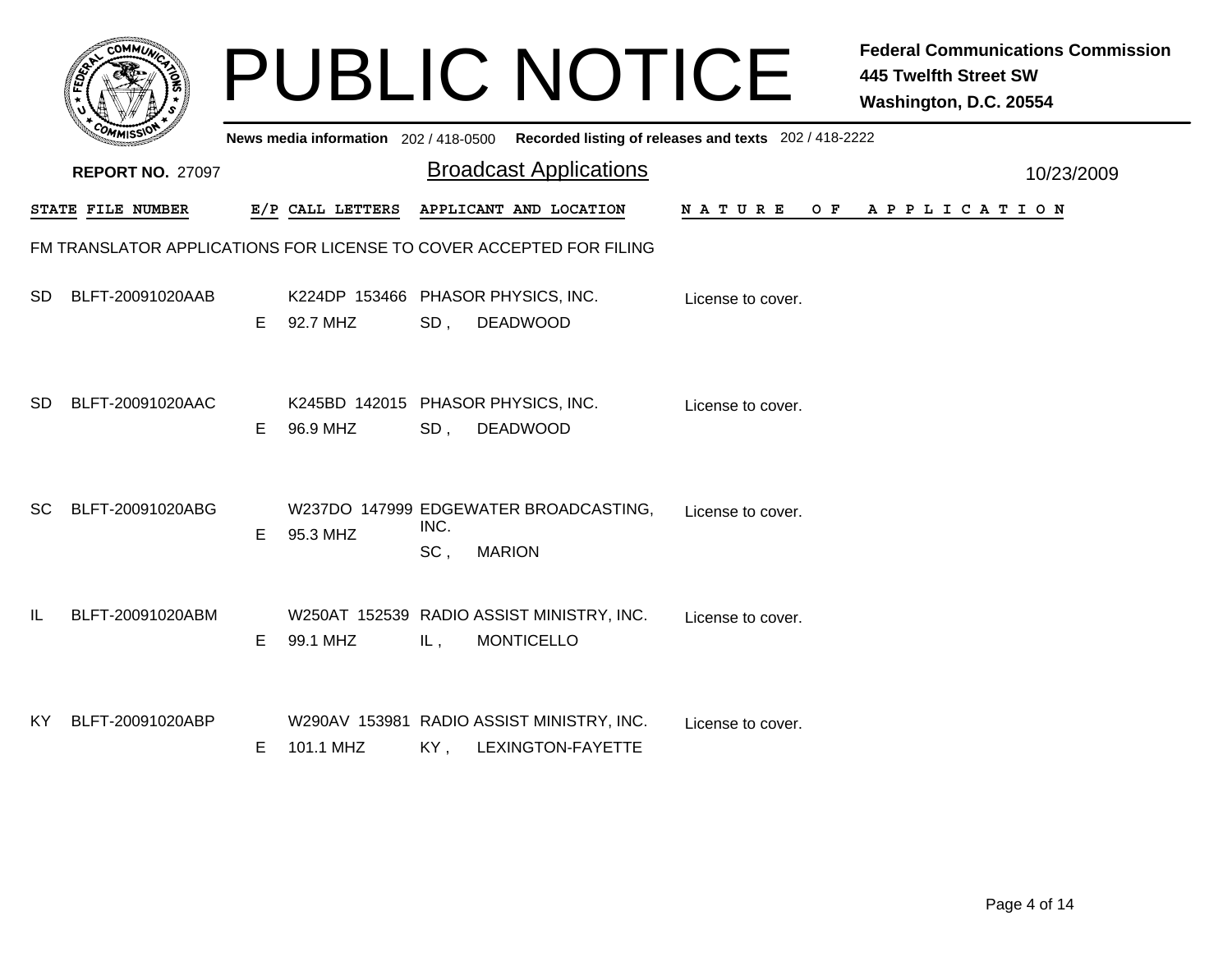|           |                          |    |                                               |     | <b>PUBLIC NOTICE</b>                                                                    |                                        | <b>Federal Communications Commission</b><br><b>445 Twelfth Street SW</b><br>Washington, D.C. 20554 |
|-----------|--------------------------|----|-----------------------------------------------|-----|-----------------------------------------------------------------------------------------|----------------------------------------|----------------------------------------------------------------------------------------------------|
|           |                          |    |                                               |     | News media information 202/418-0500 Recorded listing of releases and texts 202/418-2222 |                                        |                                                                                                    |
|           | <b>REPORT NO. 27097</b>  |    |                                               |     | <b>Broadcast Applications</b>                                                           |                                        | 10/23/2009                                                                                         |
|           | <b>STATE FILE NUMBER</b> |    | E/P CALL LETTERS                              |     | APPLICANT AND LOCATION                                                                  | N A T U R E                            | OF APPLICATION                                                                                     |
|           |                          |    |                                               |     | FM TRANSLATOR APPLICATIONS FOR LICENSE TO COVER ACCEPTED FOR FILING                     |                                        |                                                                                                    |
| <b>SC</b> | BLFT-20091020ABS         | E. | W242AO 151544 ROGER D. BLUME<br>96.5 MHZ      | SC, | <b>ELLOREE</b>                                                                          | License to cover.                      |                                                                                                    |
| PA        | BLFT-20091020ABV         | E. | W234BM 157515 KEVIN M. FITZGERALD<br>94.3 MHZ | PA, | WEATHERLY                                                                               | License to cover.                      |                                                                                                    |
| WI        | BLFT-20091020ABX         | E. | W273AT 149984 WRVM, INC.<br>102.5 MHZ         | Wl, | PORT WASHINGTON                                                                         | License to cover.                      |                                                                                                    |
| UT        | BLFT-20091020ABZ         | E. | 106.5 MHZ                                     | UT, | K299AW 144766 SUN VALLEY RADIO, INC.<br><b>LAKETOWN</b>                                 | License to cover.                      |                                                                                                    |
|           |                          |    |                                               |     | FM STATION APPLICATIONS FOR MINOR AMENDMENT TO A CONSTRUCTION PERMIT RECEIVED           |                                        |                                                                                                    |
| FL.       | BNPED-20071022AJD        |    | NEW 174907<br>E 91.5 MHZ                      | FL, | REACH COMMUNICATIONS, INC<br><b>CHIEFLAND</b>                                           | Engineering Amendment filed 10/20/2009 |                                                                                                    |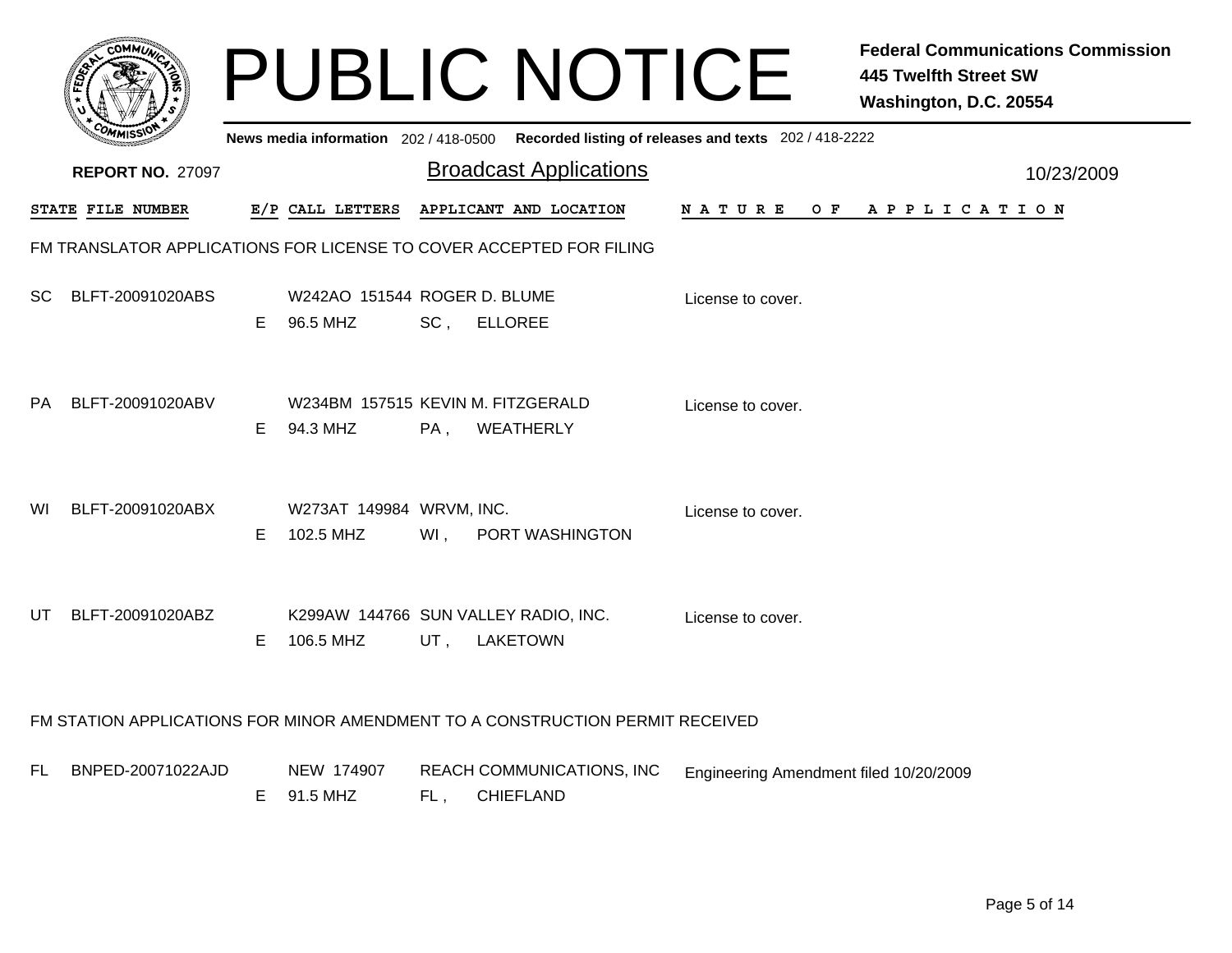|    | <b>COMMIT</b>                                                                 |    |                                       |     | <b>PUBLIC NOTICE</b>                                                                |                                                       | <b>Federal Communications Commission</b><br><b>445 Twelfth Street SW</b><br>Washington, D.C. 20554 |  |  |
|----|-------------------------------------------------------------------------------|----|---------------------------------------|-----|-------------------------------------------------------------------------------------|-------------------------------------------------------|----------------------------------------------------------------------------------------------------|--|--|
|    |                                                                               |    | News media information 202 / 418-0500 |     |                                                                                     | Recorded listing of releases and texts 202 / 418-2222 |                                                                                                    |  |  |
|    | <b>REPORT NO. 27097</b>                                                       |    |                                       |     | <b>Broadcast Applications</b>                                                       |                                                       | 10/23/2009                                                                                         |  |  |
|    | STATE FILE NUMBER                                                             |    | E/P CALL LETTERS                      |     | APPLICANT AND LOCATION                                                              | N A T U R E                                           | OF APPLICATION                                                                                     |  |  |
|    | FM STATION APPLICATIONS FOR MINOR AMENDMENT TO A CONSTRUCTION PERMIT RECEIVED |    |                                       |     |                                                                                     |                                                       |                                                                                                    |  |  |
| FL | BNPED-20071022AKF                                                             | E. | NEW 174849<br>90.5 MHZ                | FL, | REACH COMMUNICATIONS, INC.<br><b>LAYTON</b>                                         | Engineering Amendment filed 10/20/2009                |                                                                                                    |  |  |
| FL | BNPED-20071022ATR                                                             | E. | NEW 176838<br>88.1 MHZ                | FL. | REACH COMMUNICATIONS, INC.<br><b>SOUTH BROOKSVILLE</b>                              | Engineering Amendment filed 10/20/2009                |                                                                                                    |  |  |
| MI | BMPH-20090818ABD                                                              | Е  | WRAX 164247<br>98.9 MHZ               | MI, | RADIOACTIVE, LLC<br>WALHALLA                                                        | Engineering Amendment filed 10/20/2009                |                                                                                                    |  |  |
|    |                                                                               |    |                                       |     | DIGITAL TV APPLICATIONS FOR MINOR CHANGE TO A LICENSED FACILITY ACCEPTED FOR FILING |                                                       |                                                                                                    |  |  |

KLPA-TV 38590 LOUISIANA EDUCATIONAL TELEVISION AUTHORITY LA BPEDT-20091020AAH LA, , ALEXANDRIA E CHAN-26 Minor change in licensed facilities, callsign KLPA-TV.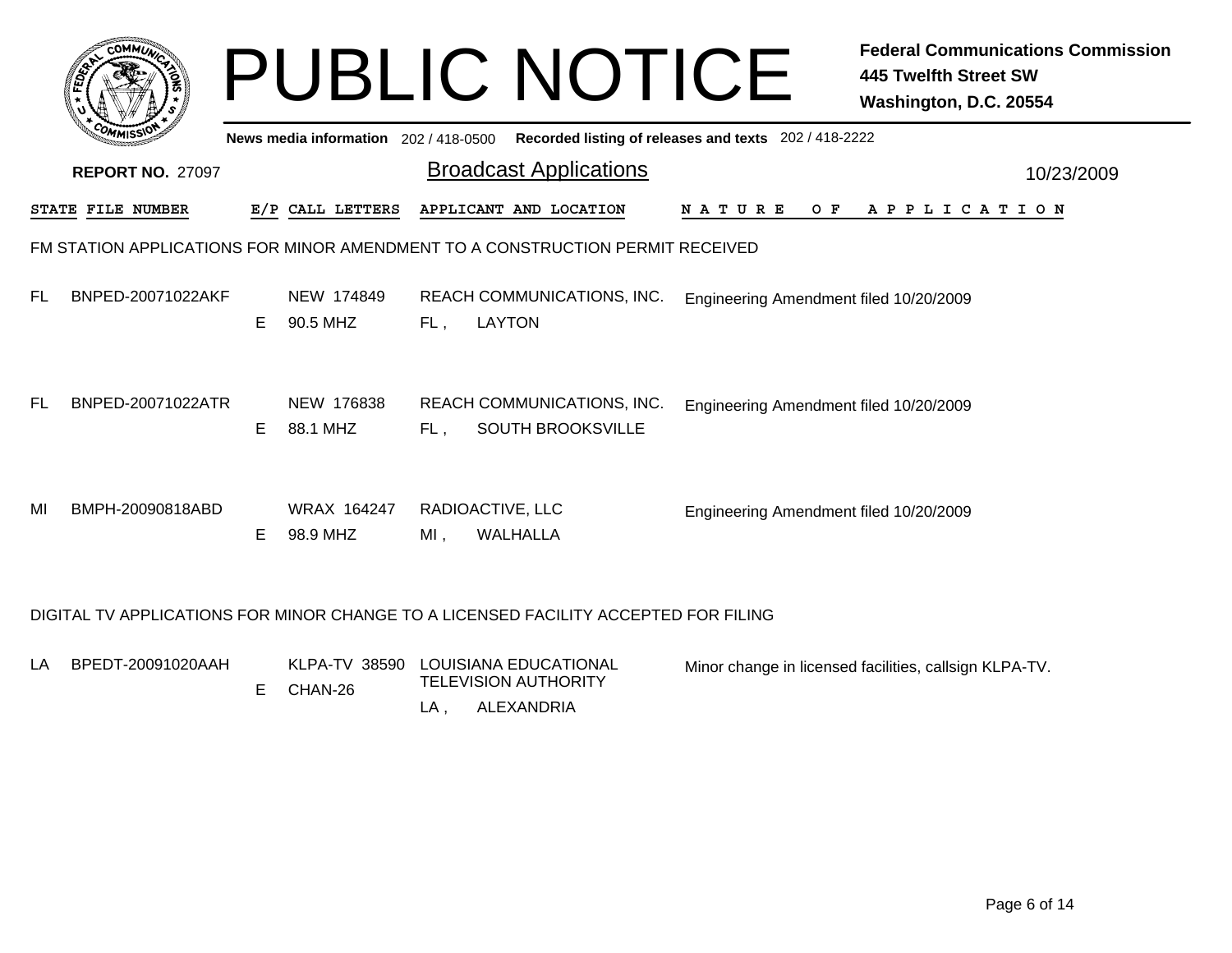|     |                          |    |                                             |                           | <b>PUBLIC NOTICE</b>                                                                   |                                                       | <b>Federal Communications Commission</b><br><b>445 Twelfth Street SW</b><br>Washington, D.C. 20554 |
|-----|--------------------------|----|---------------------------------------------|---------------------------|----------------------------------------------------------------------------------------|-------------------------------------------------------|----------------------------------------------------------------------------------------------------|
|     |                          |    | News media information 202 / 418-0500       |                           |                                                                                        | Recorded listing of releases and texts 202 / 418-2222 |                                                                                                    |
|     | <b>REPORT NO. 27097</b>  |    |                                             |                           | <b>Broadcast Applications</b>                                                          |                                                       | 10/23/2009                                                                                         |
|     | <b>STATE FILE NUMBER</b> |    | E/P CALL LETTERS                            |                           | APPLICANT AND LOCATION                                                                 | N A T U R E<br>O F                                    | A P P L I C A T I O N                                                                              |
|     |                          |    |                                             |                           | DIGITAL TV APPLICATIONS FOR MINOR CHANGE TO A LICENSED FACILITY RECEIVED               |                                                       |                                                                                                    |
| NY. | BPCDT-20090924AAQ        | E  | CHAN-33                                     | $NY$ ,                    | WCBS-TV 9610 CBS BROADCASTING INC.<br><b>NEW YORK</b>                                  | Engineering Amendment filed 10/20/2009                | Minor change in licensed facilities, callsign WCBS-TV.                                             |
|     |                          |    |                                             |                           | FM STATION APPLICATIONS FOR MINOR CHANGE TO A LICENSED FACILITY ACCEPTED FOR FILING    |                                                       |                                                                                                    |
| GA  | BPED-20091020ABT         | E. | WVDA 120609<br>88.5 MHZ                     | GA,                       | <b>EDUCATIONAL MEDIA</b><br><b>FOUNDATION</b><br>VALDOSTA                              | Minor change in licensed facilities.                  |                                                                                                    |
|     |                          |    |                                             |                           | FM TRANSLATOR APPLICATIONS FOR MINOR CHANGE TO A LICENSED FACILITY ACCEPTED FOR FILING |                                                       |                                                                                                    |
| MS. | BPFT-20091020AAR         | E. | W225AK 144484 HORIZON CHRISTIAN<br>93.1 MHZ | <b>FELLOWSHIP</b><br>MS . | <b>NEWTON</b>                                                                          |                                                       | Minor change in licensed facilities, callsign W225AK.                                              |
| SC  | BPFT-20091020ABC         | E. | 98.9 MHZ                                    | SC,                       | W255BD 142031 MILLER COMMUNICATIONS, INC.<br><b>DARLINGTON</b>                         |                                                       | Minor change in licensed facilities, callsign W255BD.                                              |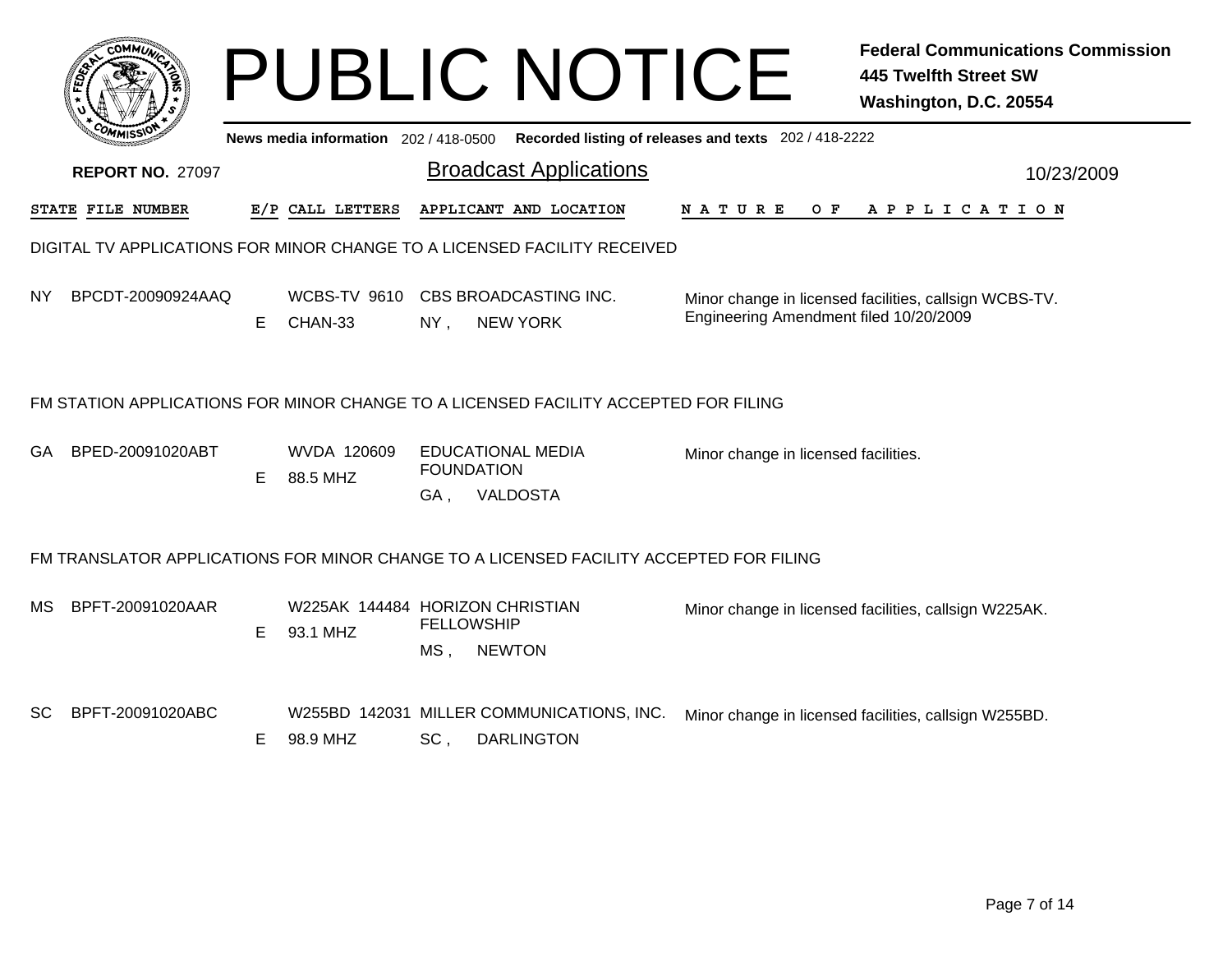|     |                         |   |                                       |                                | <b>PUBLIC NOTICE</b>                                                                   |                                                       | <b>Federal Communications Commission</b><br><b>445 Twelfth Street SW</b><br>Washington, D.C. 20554 |  |
|-----|-------------------------|---|---------------------------------------|--------------------------------|----------------------------------------------------------------------------------------|-------------------------------------------------------|----------------------------------------------------------------------------------------------------|--|
|     |                         |   | News media information 202 / 418-0500 |                                |                                                                                        | Recorded listing of releases and texts 202 / 418-2222 |                                                                                                    |  |
|     | <b>REPORT NO. 27097</b> |   |                                       |                                | <b>Broadcast Applications</b>                                                          |                                                       | 10/23/2009                                                                                         |  |
|     | STATE FILE NUMBER       |   | E/P CALL LETTERS                      |                                | APPLICANT AND LOCATION                                                                 | N A T U R E<br>O F                                    | A P P L I C A T I O N                                                                              |  |
|     |                         |   |                                       |                                | FM TRANSLATOR APPLICATIONS FOR MINOR CHANGE TO A LICENSED FACILITY ACCEPTED FOR FILING |                                                       |                                                                                                    |  |
| CO  | BPFT-20091020ABH        | E | K237CR 23303<br>95.3 MHZ              | VOICE, INC.<br>CO <sub>1</sub> | NATIVE AMERICAN CHRISTIAN<br><b>HESPERUS</b>                                           |                                                       | Minor change in licensed facilities, callsign K237CR.                                              |  |
| CO  | BPFT-20091020ABI        | Е | K300BN 155841<br>107.9 MHZ            | CO <sub>1</sub>                | <b>VOICE MINISTRIES OF</b><br>FARMINGTON, INC.<br><b>MANCOS</b>                        |                                                       | Minor change in licensed facilities, callsign K300BN.                                              |  |
| NC. | BPFT-20091020ABK        | E | W225BD 87077<br>92.9 MHZ              | <b>CORPORATION</b><br>NC,      | STATESVILLE FAMILY RADIO<br><b>STATESVILLE</b>                                         |                                                       | Minor change in licensed facilities, callsign W225BD.                                              |  |
| TX  | BPFT-20091020ABL        | Е | 94.3 MHZ                              | TX,                            | K232DG 156967 E-STRING WIRELESS, LTD<br><b>QUITMAN</b>                                 |                                                       | Minor change in licensed facilities, callsign K232DG.                                              |  |
| AL  | BPFT-20091020ABY        | Е | 101.9 MHZ                             | $AL$ ,                         | W270BW 148321 RADIO ASSIST MINISTRY, INC.<br><b>HALEYVILLE</b>                         |                                                       | Minor change in licensed facilities, callsign W270BW.                                              |  |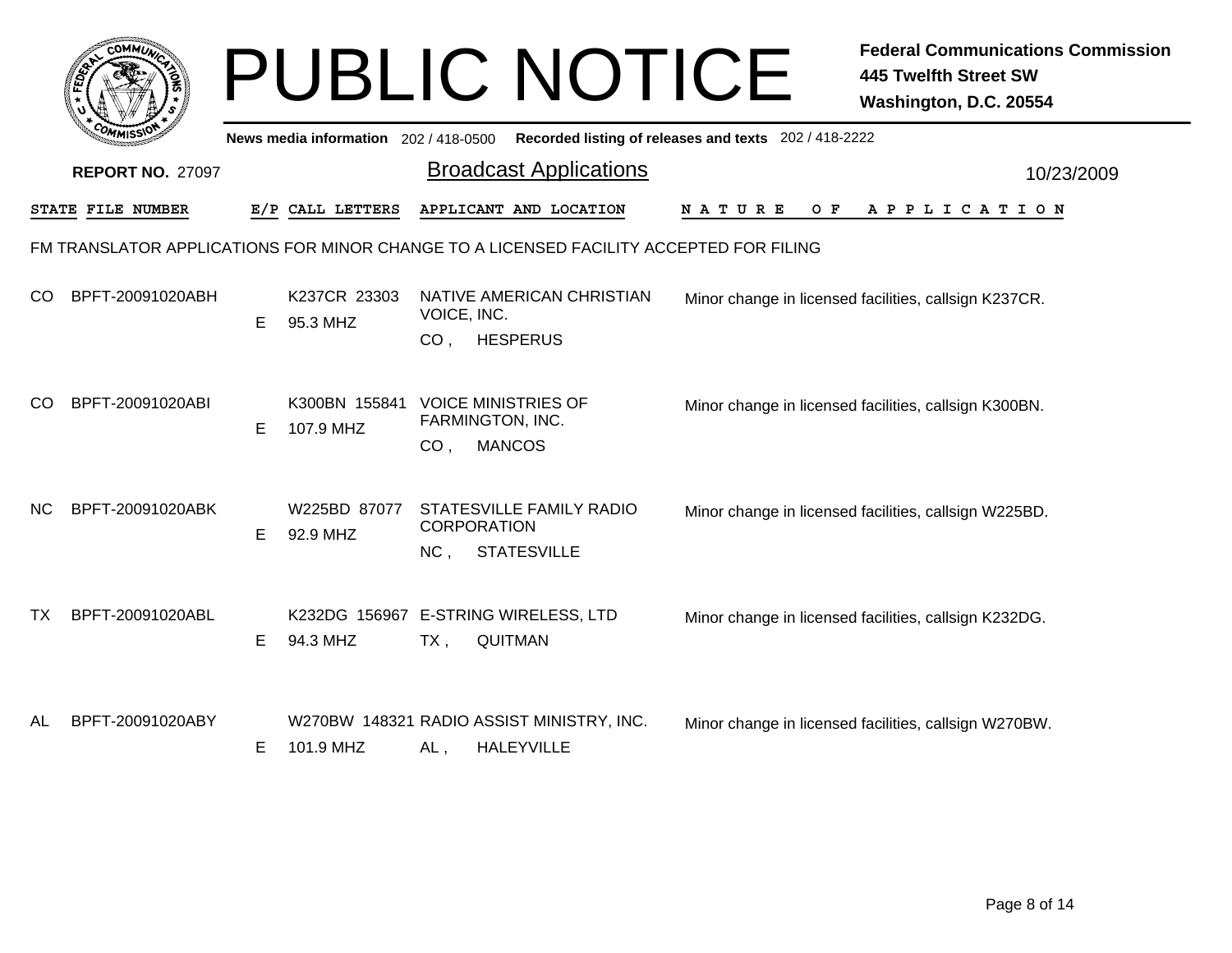|                                                                                        | <b>COMMI</b>                                                                                                                  |    |                                     |        | <b>PUBLIC NOTICE</b>                                                                        |                                                                        | <b>Federal Communications Commission</b><br><b>445 Twelfth Street SW</b><br>Washington, D.C. 20554 |  |  |  |
|----------------------------------------------------------------------------------------|-------------------------------------------------------------------------------------------------------------------------------|----|-------------------------------------|--------|---------------------------------------------------------------------------------------------|------------------------------------------------------------------------|----------------------------------------------------------------------------------------------------|--|--|--|
|                                                                                        |                                                                                                                               |    | News media information 202/418-0500 |        |                                                                                             | Recorded listing of releases and texts 202 / 418-2222                  |                                                                                                    |  |  |  |
|                                                                                        | <b>REPORT NO. 27097</b>                                                                                                       |    |                                     |        | <b>Broadcast Applications</b>                                                               |                                                                        | 10/23/2009                                                                                         |  |  |  |
|                                                                                        | STATE FILE NUMBER                                                                                                             |    | E/P CALL LETTERS                    |        | APPLICANT AND LOCATION                                                                      | O F<br>N A T U R E                                                     | A P P L I C A T I O N                                                                              |  |  |  |
| FM TRANSLATOR APPLICATIONS FOR MINOR CHANGE TO A LICENSED FACILITY ACCEPTED FOR FILING |                                                                                                                               |    |                                     |        |                                                                                             |                                                                        |                                                                                                    |  |  |  |
| PА                                                                                     | BPFT-20091021AAA                                                                                                              | E. | 95.3 MHZ                            | PA.    | W236BB 145747 GEOS COMMUNICATIONS<br><b>TUNKHANNOCK</b>                                     |                                                                        | Minor change in licensed facilities, callsign W236BB.                                              |  |  |  |
|                                                                                        | DIGITAL TRANSLATOR OR DIGITAL LPTV APPLICATIONS FOR MINOR MODIFICATION TO A CONSTRUCTION PERMIT ACCEPTED FOR<br><b>FILING</b> |    |                                     |        |                                                                                             |                                                                        |                                                                                                    |  |  |  |
| TX.                                                                                    | BMPDTL-20091020ABD                                                                                                            | E  | KVHP-LD<br>168235                   |        | <b>BLUE BONNET</b><br>COMMUNICATIONS, INC.                                                  | Modification of construction permit file number<br>BMPDTL-20090908AAB. |                                                                                                    |  |  |  |
|                                                                                        |                                                                                                                               |    | CHAN-44                             | $TX$ , | <b>JASPER</b>                                                                               |                                                                        |                                                                                                    |  |  |  |
|                                                                                        |                                                                                                                               |    |                                     |        | DIGITAL TV APPLICATIONS FOR MINOR MODIFICATION TO A CONSTRUCTION PERMIT ACCEPTED FOR FILING |                                                                        |                                                                                                    |  |  |  |
|                                                                                        | BMPEDT-20091020AAY                                                                                                            | E  | CHAN-25                             | LA .   | WLPB-TV 38586 LOUISIANA EDUCATIONAL<br><b>TELEVISION AUTHORITY</b><br><b>BATON ROUGE</b>    | Modification of construction permit file number<br>BMPEDT-20081008ADB. |                                                                                                    |  |  |  |
|                                                                                        |                                                                                                                               |    |                                     |        | FM STATION APPLICATIONS FOR MINOR MODIFICATION TO A CONSTRUCTION PERMIT ACCEPTED FOR FILING |                                                                        |                                                                                                    |  |  |  |
| NJ                                                                                     | BMPED-20091020AAN                                                                                                             | E  | WBGO 48699<br>88.3 MHZ              | NJ,    | NEWARK PUBLIC RADIO INC.<br><b>NEWARK</b>                                                   | Mod of CP to chg                                                       |                                                                                                    |  |  |  |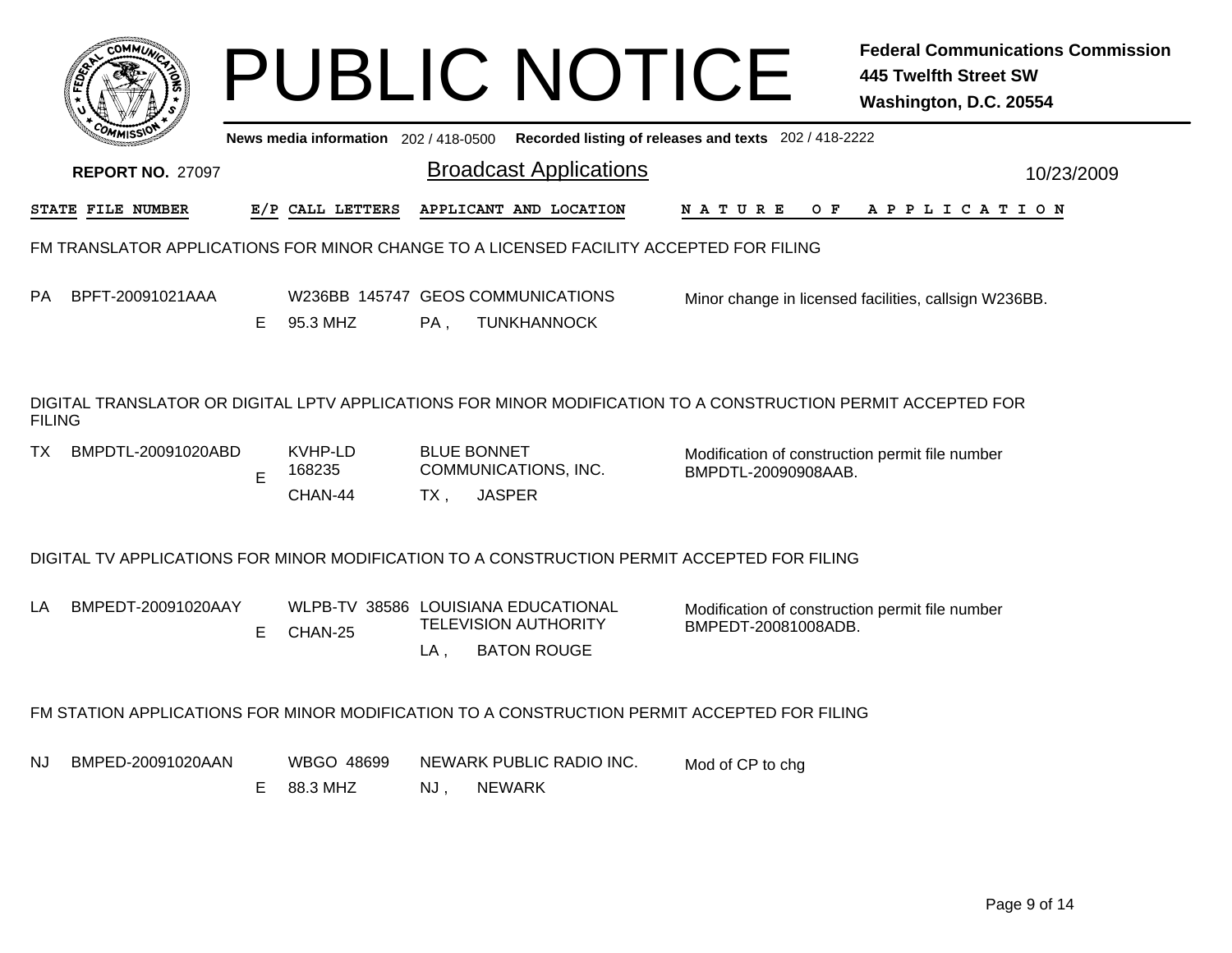|     |                                                                         |    |                                     |                 | <b>PUBLIC NOTICE</b>                                                                                 |                                                       | <b>Federal Communications Commission</b><br><b>445 Twelfth Street SW</b><br>Washington, D.C. 20554 |  |  |  |
|-----|-------------------------------------------------------------------------|----|-------------------------------------|-----------------|------------------------------------------------------------------------------------------------------|-------------------------------------------------------|----------------------------------------------------------------------------------------------------|--|--|--|
|     |                                                                         |    | News media information 202/418-0500 |                 |                                                                                                      | Recorded listing of releases and texts 202 / 418-2222 |                                                                                                    |  |  |  |
|     | <b>REPORT NO. 27097</b>                                                 |    |                                     |                 | <b>Broadcast Applications</b>                                                                        |                                                       | 10/23/2009                                                                                         |  |  |  |
|     | STATE FILE NUMBER                                                       |    | E/P CALL LETTERS                    |                 | APPLICANT AND LOCATION                                                                               | <b>NATURE</b><br>O F                                  | A P P L I C A T I O N                                                                              |  |  |  |
|     |                                                                         |    |                                     |                 | FM STATION APPLICATIONS FOR MINOR MODIFICATION TO A CONSTRUCTION PERMIT ACCEPTED FOR FILING          |                                                       |                                                                                                    |  |  |  |
| SD  | BMPED-20091020ABJ                                                       | E. | NEW 172515<br>89.9 MHZ              | SD <sub>1</sub> | THE PRAISE NETWORK, INC.<br><b>CHAMBERLAIN</b>                                                       | Mod of CP to chg                                      |                                                                                                    |  |  |  |
|     | FM STATION APPLICATIONS FOR MODIFICATION OF LICENSE ACCEPTED FOR FILING |    |                                     |                 |                                                                                                      |                                                       |                                                                                                    |  |  |  |
| AR. | BMLED-20091020ACB                                                       | E  | KBPU 92030<br>88.7 MHZ              | INC.<br>AR,     | EDGEWATER BROADCASTING,<br>DE QUEEN                                                                  | License to modify.                                    |                                                                                                    |  |  |  |
|     |                                                                         |    |                                     |                 | DIGITAL TRANSLATOR OR DIGITAL LPTV APPLICATIONS FOR ORIGINAL CONSTRUCTION PERMIT ACCEPTED FOR FILING |                                                       |                                                                                                    |  |  |  |
| FL  | BNPDTL-20090825ANF                                                      | Е  | NEW 182309<br>CHAN-39               | FL,             | KING FORWARD, INC.<br><b>GAINESVILLE</b>                                                             | on channel 39                                         | Construction permit for a new station for GAINESVILLE, FL                                          |  |  |  |
| FL. | BNPDTL-20090825AOD                                                      | Е  | NEW 182298<br>CHAN-25               | FL.             | KING FORWARD, INC.<br><b>GAINESVILLE</b>                                                             | on channel 25                                         | Construction permit for a new station for GAINESVILLE, FL                                          |  |  |  |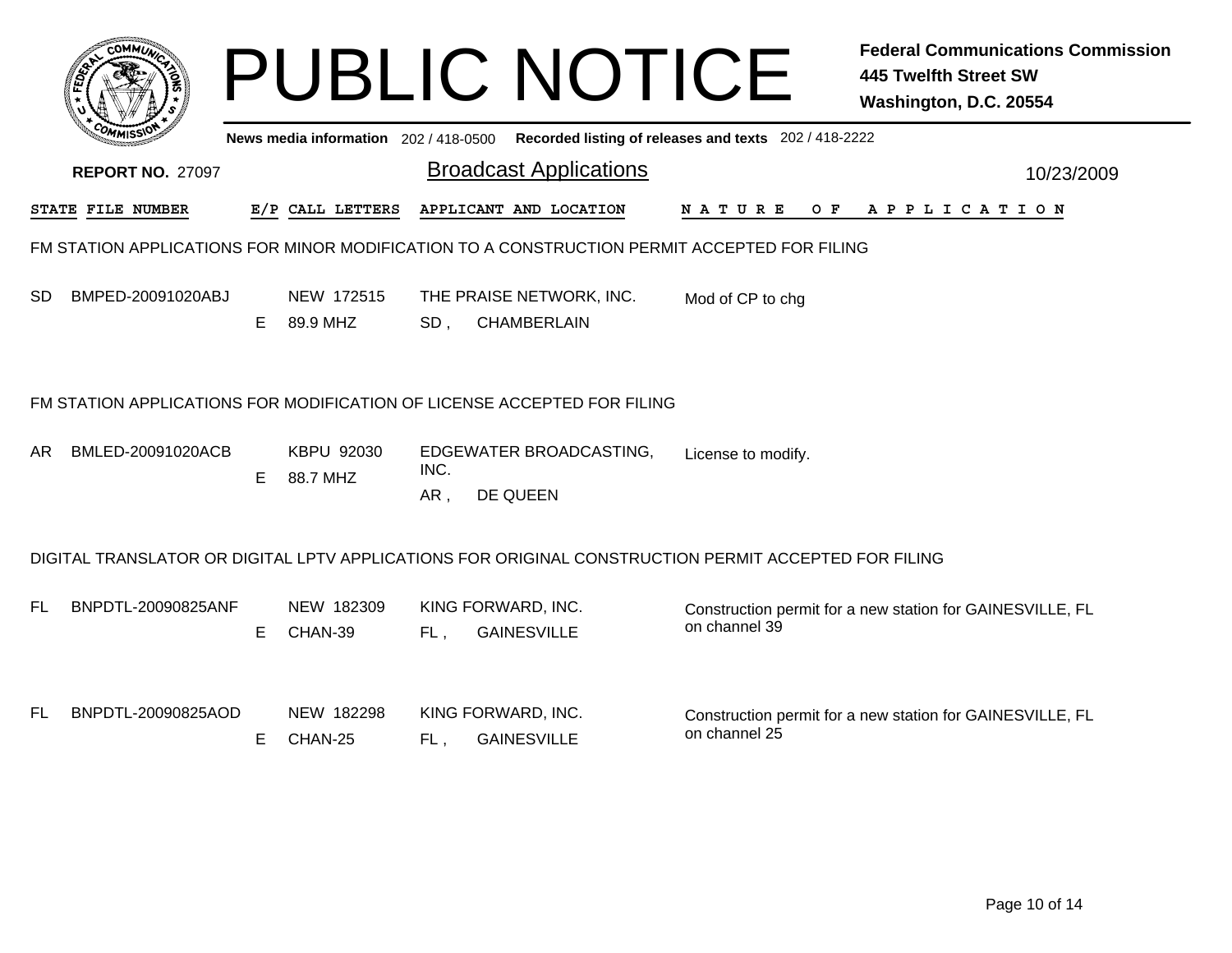|           | <b>COMMUX</b>           |    |                                       | <b>PUBLIC NOTICE</b>                                                                                 |                    | <b>Federal Communications Commission</b><br><b>445 Twelfth Street SW</b><br>Washington, D.C. 20554 |
|-----------|-------------------------|----|---------------------------------------|------------------------------------------------------------------------------------------------------|--------------------|----------------------------------------------------------------------------------------------------|
|           |                         |    | News media information 202 / 418-0500 | Recorded listing of releases and texts 202 / 418-2222                                                |                    |                                                                                                    |
|           | <b>REPORT NO. 27097</b> |    |                                       | <b>Broadcast Applications</b>                                                                        | 10/23/2009         |                                                                                                    |
|           | STATE FILE NUMBER       |    | E/P CALL LETTERS                      | APPLICANT AND LOCATION                                                                               | N A T U R E<br>O F | A P P L I C A T I O N                                                                              |
|           |                         |    |                                       | DIGITAL TRANSLATOR OR DIGITAL LPTV APPLICATIONS FOR ORIGINAL CONSTRUCTION PERMIT ACCEPTED FOR FILING |                    |                                                                                                    |
| NΜ        | BNPDTL-20091014AAS      | E. | NEW 183550<br>CHAN-14                 | <b>PAUL G. DONNER</b><br><b>SANTA FE</b><br>NM,                                                      | on channel 14      | Construction permit for a new station for SANTA FE, NM                                             |
| NΜ        | BNPDTL-20091014AAU      | E. | NEW 183555<br>CHAN-19                 | <b>PAUL G. DONNER</b><br><b>SANTA FE</b><br>NM ,                                                     | on channel 19      | Construction permit for a new station for SANTA FE, NM                                             |
| NM.       | BNPDTL-20091014AAV      | Е  | NEW 183556<br>CHAN-38                 | PAUL G. DONNER<br><b>SANTA FE</b><br>$NM$ .                                                          | on channel 38      | Construction permit for a new station for SANTA FE, NM                                             |
| <b>NM</b> | BNPDTL-20091014AAX      | E. | NEW 183557<br>CHAN-47                 | <b>PAUL G. DONNER</b><br><b>SANTA FE</b><br>NM ,                                                     | on channel 47      | Construction permit for a new station for SANTA FE, NM                                             |
| NΜ        | BNPDTL-20091014AAY      | E. | NEW 183558<br>CHAN-50                 | PAUL G. DONNER<br><b>SANTA FE</b><br>NM,                                                             | on channel 50      | Construction permit for a new station for SANTA FE, NM                                             |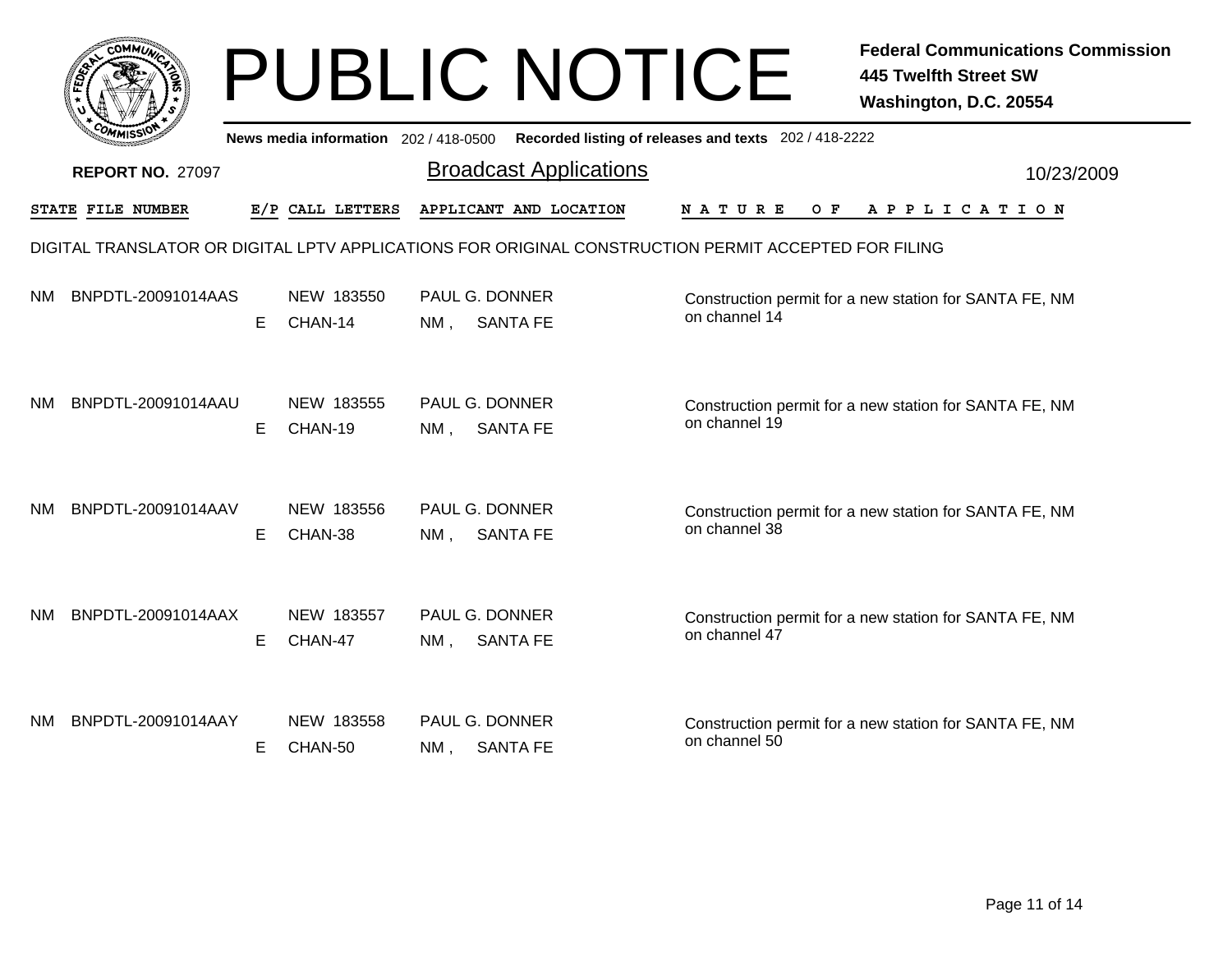| <b>COMMUT</b>             |    |                                     | <b>PUBLIC NOTICE</b>                                      | <b>Federal Communications Commission</b><br><b>445 Twelfth Street SW</b><br>Washington, D.C. 20554   |  |
|---------------------------|----|-------------------------------------|-----------------------------------------------------------|------------------------------------------------------------------------------------------------------|--|
|                           |    | News media information 202/418-0500 |                                                           | Recorded listing of releases and texts 202 / 418-2222                                                |  |
| <b>REPORT NO. 27097</b>   |    |                                     | <b>Broadcast Applications</b>                             | 10/23/2009                                                                                           |  |
| <b>STATE FILE NUMBER</b>  |    | E/P CALL LETTERS                    | APPLICANT AND LOCATION                                    | N A T U R E<br>O F<br>A P P L I C A T I O N                                                          |  |
|                           |    |                                     |                                                           | DIGITAL TRANSLATOR OR DIGITAL LPTV APPLICATIONS FOR ORIGINAL CONSTRUCTION PERMIT ACCEPTED FOR FILING |  |
| ТX<br>BNPDVL-20091020AAI  | E. | NEW 183495<br>CHAN-3                | LIVE SPORTS RADIO, INC.<br><b>COLLEGE STATION</b><br>TX , | Construction permit for a new station for COLLEGE STATION, TX<br>on channel 3                        |  |
| OR.<br>BNPDVL-20091020AAK | E. | NEW 183494<br>CHAN-6                | LIVE SPORTS RADIO, INC.<br><b>EUGENE</b><br>OR,           | Construction permit for a new station for EUGENE, OR<br>on channel 6                                 |  |
| KS.<br>BNPDVL-20091020AAL | E. | NEW 183493<br>CHAN-3                | LIVE SPORTS RADIO, INC.<br>KS,<br><b>MANHATTAN</b>        | Construction permit for a new station for MANHATTAN, KS<br>on channel 3                              |  |
| BNPDVL-20091020AAM<br>MO. | E  | NEW 183492<br>CHAN-6                | LIVE SPORTS RADIO, INC.<br><b>COLUMBIA</b><br>MO .        | Construction permit for a new station for COLUMBIA, MO<br>on channel 6                               |  |
| BNPDVL-20091020AAO<br>MS. | E. | NEW 183490<br>CHAN-3                | LIVE SPORTS RADIO, INC.<br><b>STARKVILLE</b><br>$MS$ .    | Construction permit for a new station for STARKVILLE, MS<br>on channel 3                             |  |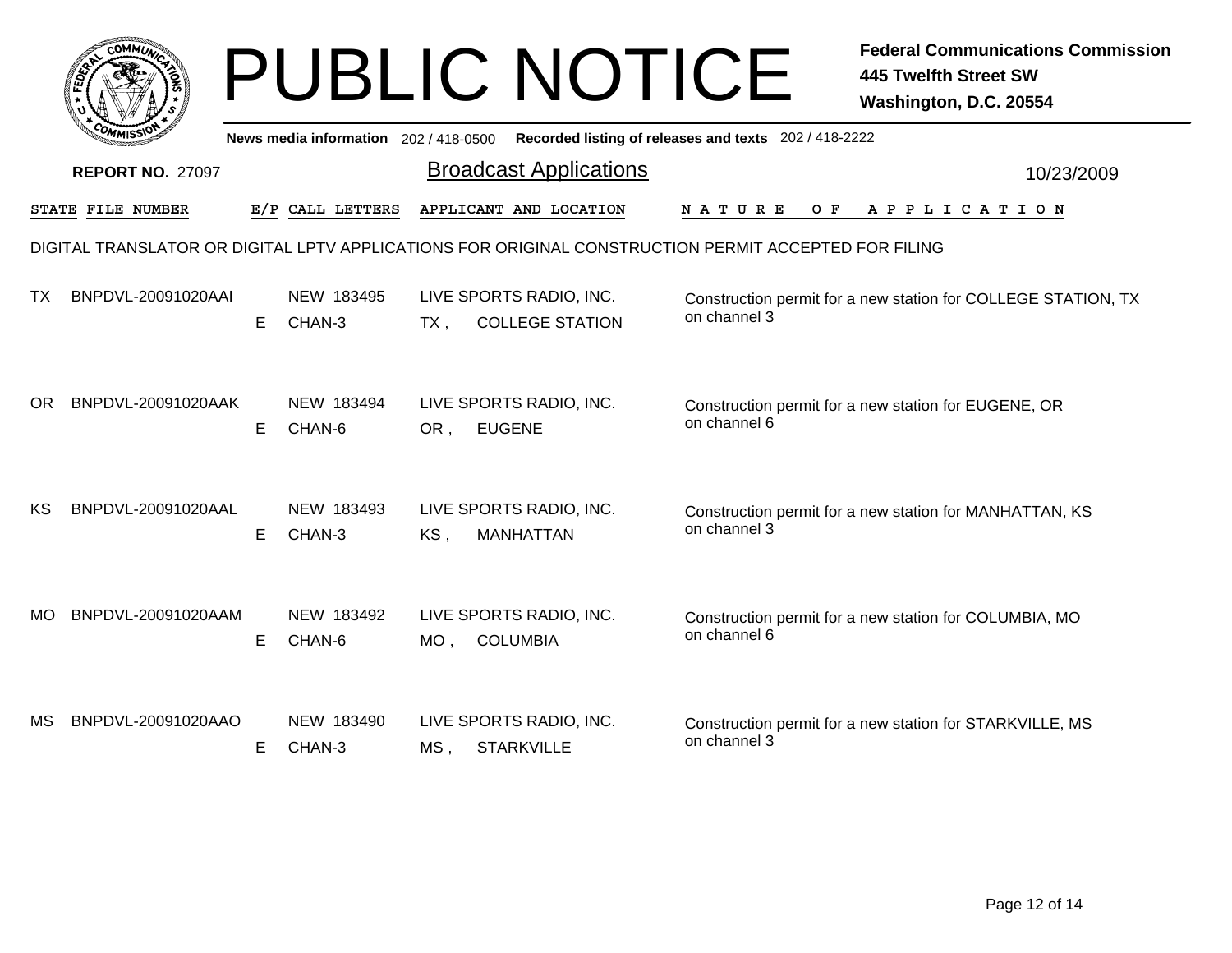|                         | соммо              |   |                                       |                               | <b>PUBLIC NOTICE</b>                                                                                 |                                                       | <b>Federal Communications Commission</b><br><b>445 Twelfth Street SW</b><br>Washington, D.C. 20554 |
|-------------------------|--------------------|---|---------------------------------------|-------------------------------|------------------------------------------------------------------------------------------------------|-------------------------------------------------------|----------------------------------------------------------------------------------------------------|
|                         |                    |   | News media information 202 / 418-0500 |                               |                                                                                                      | Recorded listing of releases and texts 202 / 418-2222 |                                                                                                    |
| <b>REPORT NO. 27097</b> |                    |   |                                       | <b>Broadcast Applications</b> |                                                                                                      | 10/23/2009                                            |                                                                                                    |
|                         | STATE FILE NUMBER  |   | E/P CALL LETTERS                      |                               | APPLICANT AND LOCATION                                                                               | O F<br>N A T U R E                                    | A P P L I C A T I O N                                                                              |
|                         |                    |   |                                       |                               | DIGITAL TRANSLATOR OR DIGITAL LPTV APPLICATIONS FOR ORIGINAL CONSTRUCTION PERMIT ACCEPTED FOR FILING |                                                       |                                                                                                    |
| AL                      | BNPDVL-20091020AAP | Е | NEW 183489<br>CHAN-4                  | AL,                           | LIVE SPORTS RADIO, INC.<br><b>AUBURN</b>                                                             | on channel 4                                          | Construction permit for a new station for AUBURN, AL                                               |
|                         |                    |   |                                       |                               | FM STATION APPLICATIONS FOR ORIGINAL CONSTRUCTION PERMIT ACCEPTED FOR FILING                         |                                                       |                                                                                                    |
| MS.                     | BNPH-20091016AAH   | E | NEW 183307<br>96.7 MHZ                | $MS$ ,                        | JOHNNY BOSWELL RADIO LLC<br><b>WALNUT GROVE</b>                                                      | CP New Station.<br>Auction 79 Application             |                                                                                                    |
| CA                      | BNPH-20091016ADU   | E | NEW 183327<br>95.5 MHZ                | <b>LLC</b><br>$CA$ ,          | SUNNYLANDS BROADCASTING<br><b>AMBOY</b>                                                              | CP New Station.<br>Auction 79 Application             |                                                                                                    |
| OK.                     | BNPH-20091016ADW   | Е | NEW 183342<br>107.5 MHZ               | OK,                           | <b>KEYSTONE BROADCASTING</b><br><b>CORPORATION</b><br><b>WAPANUCKA</b>                               | CP New Station.<br>Auction 79 Application             |                                                                                                    |
| CA.                     | BNPH-20091019ABH   | Е | NEW 183343<br>95.9 MHZ                | CA,                           | <b>MOUNT WILSON FM</b><br>BROADCASTERS, INC.<br><b>BIG SUR</b>                                       | CP New Station.<br>Auction 79 Application             |                                                                                                    |